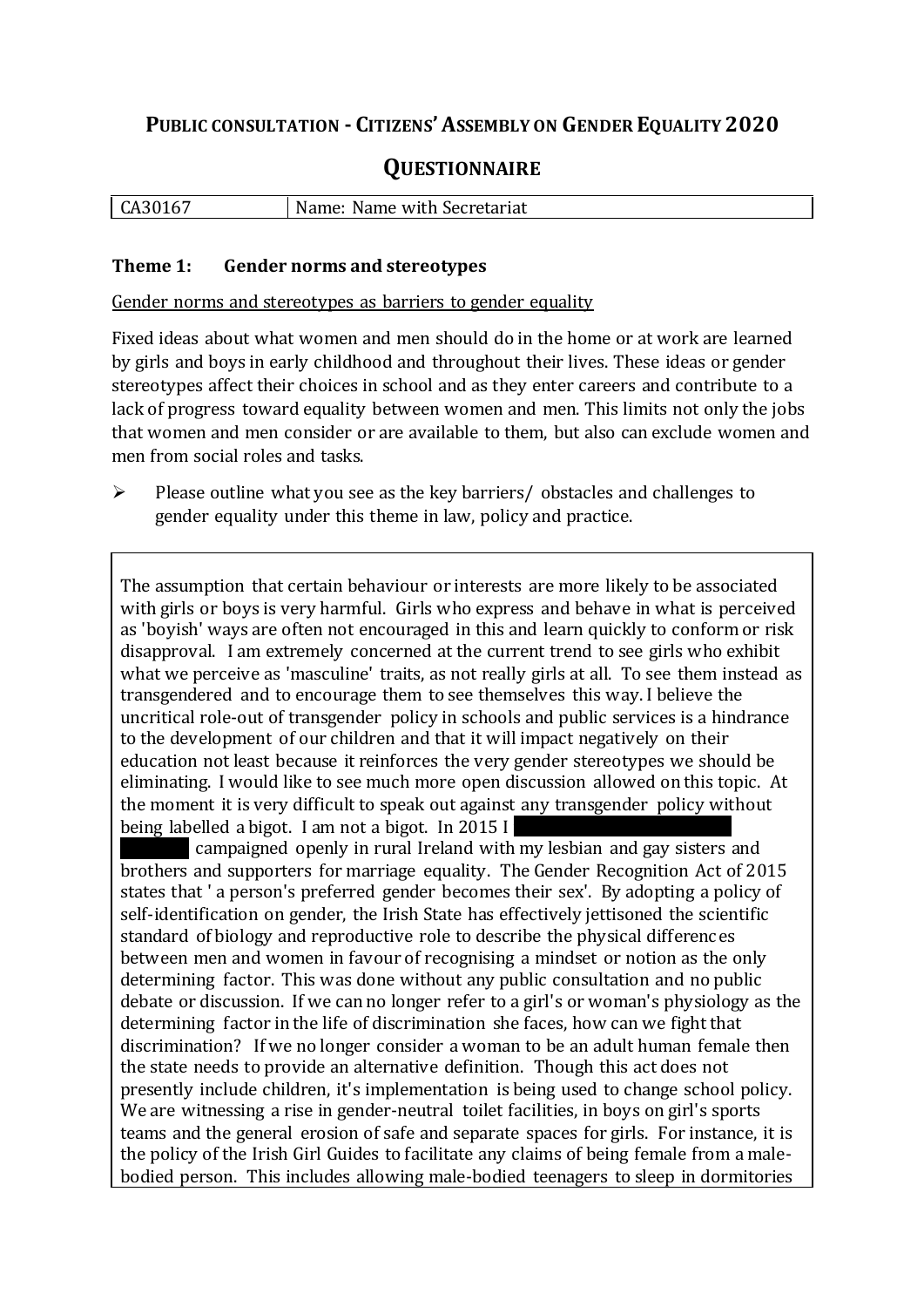with teenage girls without informing the parents of the girls. Many leading shops now allow anyone to access the women's changing rooms rather than challenge an individual for fear of 'doing the wrong thing'. What these policy changes amount to is a de facto recognition of a claim by some fully male-bodied people to be female, a claim that has somehow found recognition in Irish law a claim that should surely be scrutinised and discussed by our society before it's implications impact any further on our girls and boys. I urge you to recommend extensive discussion and consultation on the impact of the GRA 2015.

 $\triangleright$  Please identify the steps to be taken to address the issues raised and who should address them (e.g. the state, private sector, education system etc.)

The state needs to address the issues I have raised above.

#### **Theme 2: Work: Occupational segregation by gender, gender discrimination and the gender pay gap**

Women and men are often concentrated into different kinds of jobs and within the same occupations, women are often in work that is less well paid and has less opportunities for career advancement. Women often work in areas where they can work part-time so as to fit in with their caring responsibilities. While many men work in low paid jobs, many professions dominated by women are also low paid, and professions that have become female-dominated have become lower paid. This worsens the gender pay gap (the average difference between the wages of women and men who are working).

- $\triangleright$  Please outline what you see as the key barriers/ obstacles and challenges to gender equality under this theme in law, policy and practice.
- $\triangleright$  Please identify the steps to be taken to address the issues raised and who should address them (e.g. the state, private sector, education system etc.)

#### **Theme 3. Care, paid and unpaid, as a social and family responsibility**

Care -- the social responsibility of care and women and men's co responsibility for care, especially within the family

Women remain disproportionately responsible for unpaid care and often work in poorly paid care work. For working parents or [lone parents,](https://aran.library.nuigalway.ie/bitstream/handle/10379/6044/Millar_and_Crosse_Activation_Report.pdf?sequence=1&isAllowed=y) balancing paid work with parenting and or caring for older and dependent adults presents significant challenges. Women are [most disadvantaged by these challenges,](https://eige.europa.eu/gender-equality-index/game/IE/W) yet men also suffer from lack of opportunities to share parenting and caring roles. Despite recent legislation and policy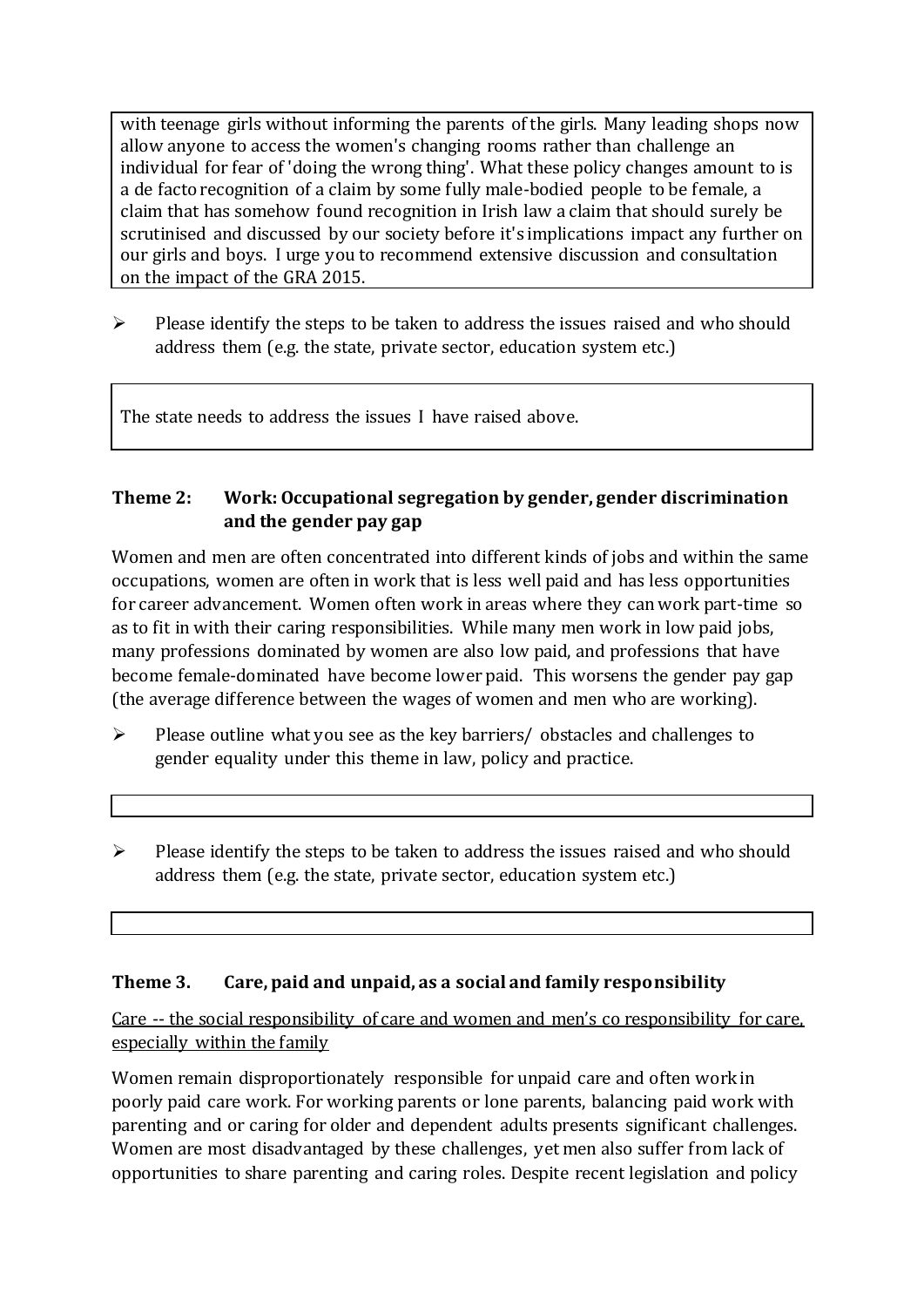initiatives to support early years parental care, [inequalities in the distribution of unpaid](https://www.ihrec.ie/app/uploads/2019/07/Caring-and-Unpaid-Work-in-Ireland_Final.pdf)  [care](https://www.ihrec.ie/app/uploads/2019/07/Caring-and-Unpaid-Work-in-Ireland_Final.pdf) continue between women and men. The cost of childcare has been identified as a particular barrier to work for women alongside responsibilities of caring for older relatives and dependent adults.

- $\triangleright$  Please outline what you see as the key barriers/ obstacles and challenges to gender equality under this them in law, policy and practice.
- $\triangleright$  Please identify the steps to be taken to address the issues raised and who should address theme (e.g. the state, private sector, education system etc.)

#### **Theme 4: Women's access to, and representation in, public life and decision making**

Ensure women's participation and representation in decision-making and leadership in the workplace, political and public life

Women are systematically underrepresented in leadership in [economic](https://eige.europa.eu/gender-equality-index/2019/compare-countries/power/2/bar) and [political](https://eige.europa.eu/gender-equality-index/2019/compare-countries/power/1/bar)  [decision-](https://eige.europa.eu/gender-equality-index/2019/compare-countries/power/1/bar)making. Despite the introduction of a candidate gender quota (through the system of party funding) for national political office, and [initiatives](https://betterbalance.ie/) to support women's access to corporate decision-making roles, men continue to dominate leadership positions. There are also issues to be considered around how media represents women and men.

- $\triangleright$  Please outline what you see as the key barriers/ obstacles and challenges to gender equality under this theme in law, policy and practice.
- $\triangleright$  Please identify the steps to be taken to address the issues raised and who should address them (e.g. the state, private sector, education system etc.)

### **5. Where does gender inequality impact most?**

To conclude we would be interested in your response to the following question: In which area do you think gender inequality matters most?

Please rank the following in order of importance, 1 being the most important:

• Paid work 2